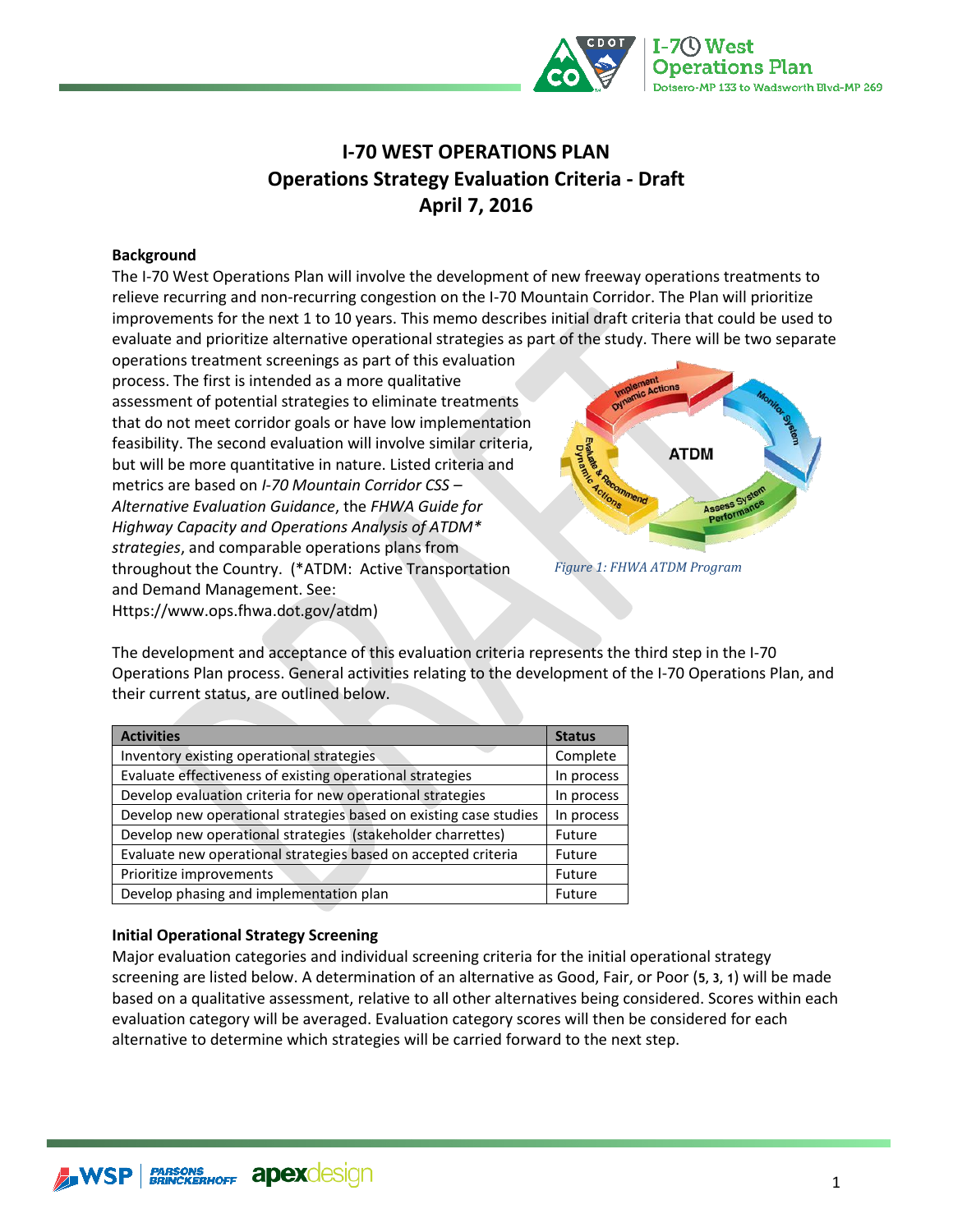

# **I-70 West<br>Operations Plan**<br>Dotsero-MP 133 to Wadsworth Blvd-MP 269

|                                                                                           |                                                                                         | <b>Measures</b>                        |                                       |                                    |  |  |
|-------------------------------------------------------------------------------------------|-----------------------------------------------------------------------------------------|----------------------------------------|---------------------------------------|------------------------------------|--|--|
| <b>Criteria</b>                                                                           | <b>Description</b>                                                                      | Good "5"                               | Fair "3"                              | Poor "1"                           |  |  |
| Mobility Benefits for Passenger Vehicles, Transit and Commercial Motor Vehicles (Freight) |                                                                                         |                                        |                                       |                                    |  |  |
| Vehicle Throughput                                                                        | To what level could alternative                                                         | Alternative would                      | Alternative would                     | Alternative could                  |  |  |
|                                                                                           | improve vehicle throughout?                                                             | likely improve                         | have minimal                          | lower overall                      |  |  |
|                                                                                           |                                                                                         | vehicle throughput                     | impact on vehicle                     | vehicle                            |  |  |
|                                                                                           |                                                                                         |                                        | throughput                            | throughput                         |  |  |
| <b>Recurring Congestion</b>                                                               | To what level could alternative                                                         | Alternative would                      | Alternative would                     | Alternative could                  |  |  |
|                                                                                           | reduce recurring delay?                                                                 | likely improve                         | have minimal                          | worsen recurring                   |  |  |
|                                                                                           |                                                                                         | recurring delay                        | impact on                             | delay                              |  |  |
|                                                                                           |                                                                                         |                                        | recurring delay                       |                                    |  |  |
| Non-recurring                                                                             | To what level could alternative                                                         | Alternative would                      | Alternative would<br>have minimal     | Alternative could                  |  |  |
| Congestion                                                                                | reduce non-recurring delay due to                                                       | likely improve non-<br>recurring delay | impact on non-                        | worsen non-<br>recurring delay     |  |  |
|                                                                                           | incidents, special events, and work                                                     | from incidents                         | recurring delay                       | from incidents                     |  |  |
|                                                                                           | zones?                                                                                  |                                        | from incidents                        |                                    |  |  |
| Freight Mobility                                                                          | To what level could alternative                                                         | Alternative would                      | Alternative would                     | Alternative could                  |  |  |
|                                                                                           | improve commercial vehicle                                                              | likely improve                         | have minimal                          | worsen mobility of                 |  |  |
|                                                                                           | mobility?                                                                               | mobility for                           | impact on mobility                    | commercial                         |  |  |
|                                                                                           |                                                                                         | commercial                             | of commercial                         | vehicles                           |  |  |
|                                                                                           |                                                                                         | vehicles                               | vehicles                              |                                    |  |  |
|                                                                                           | Safety Benefits for Passenger Vehicles, Transit and Commercial Motor Vehicles (Freight) |                                        |                                       |                                    |  |  |
| <b>Hazardous Locations</b>                                                                | Does alternative reduce or improve                                                      | Alternative is likely                  | Alternative impact                    | Alternative is                     |  |  |
|                                                                                           | hazardous locations?                                                                    | to improve                             | on locations is                       | unlikely to                        |  |  |
|                                                                                           |                                                                                         | <b>locations</b>                       | unclear                               | improve locations                  |  |  |
| Design Standards                                                                          | Does alternative follow current                                                         | Alternative meets                      |                                       | Alternative does                   |  |  |
|                                                                                           | design standards?                                                                       | existing design                        |                                       | not meet existing                  |  |  |
|                                                                                           |                                                                                         | standards                              |                                       | design standards                   |  |  |
| <b>Improved Traveler</b>                                                                  | Does alternative improve                                                                | Alternative is likely                  | Alternative impact                    | Alternative is                     |  |  |
| Information                                                                               | information to driver in order to                                                       | to improve traveler<br>information     | on traveler<br>information is         | unlikely to                        |  |  |
|                                                                                           | make better travel decisions:                                                           |                                        | unclear                               | improve traveler<br>information    |  |  |
|                                                                                           | departure time, mode, route, lane                                                       |                                        |                                       |                                    |  |  |
|                                                                                           | choice, speed of travel? (weather,                                                      |                                        |                                       |                                    |  |  |
|                                                                                           | road closures)                                                                          |                                        |                                       |                                    |  |  |
| <b>Community Benefits</b>                                                                 |                                                                                         |                                        |                                       |                                    |  |  |
| Support                                                                                   | What level of community support                                                         | Alternative can                        | Potential reaction                    | Alternative can                    |  |  |
|                                                                                           | could be expected?                                                                      | expect local                           | of local                              | expect local                       |  |  |
|                                                                                           |                                                                                         | community support                      | community                             | community                          |  |  |
|                                                                                           |                                                                                         |                                        | unclear                               | challenges                         |  |  |
| <b>Local Plans</b>                                                                        | How compatible is alternative with                                                      | Alternative is                         | Alternative could                     | Alternative                        |  |  |
|                                                                                           | adopted plans within the study area                                                     | directly compatible                    | potentially conflict                  | directly conflicts                 |  |  |
|                                                                                           | (Local, DRCOG, & IMTPR)?                                                                |                                        |                                       |                                    |  |  |
| <b>Political Feasibility</b>                                                              | How feasible is alternative                                                             | Alternative                            | Alternative                           | Alternative                        |  |  |
|                                                                                           | implementation given political and                                                      | implementation                         | implementation                        | implementation                     |  |  |
|                                                                                           | jurisdictional realities?                                                               | would face little                      | would face                            | would face                         |  |  |
|                                                                                           |                                                                                         | difficulty                             | moderate                              | significant                        |  |  |
|                                                                                           |                                                                                         |                                        | difficulty                            | difficulty                         |  |  |
| <b>System Costs</b>                                                                       |                                                                                         |                                        |                                       |                                    |  |  |
| Operations &                                                                              | What level of O&M costs are                                                             | Alternative has<br>relatively low O&M  | Alternative has<br>relatively average | Alternative has<br>relatively high |  |  |
| Maintenance Cost                                                                          | associated with the alternative?                                                        | costs                                  | O&M costs                             | O&M costs                          |  |  |
| Capital Cost                                                                              | What level of capital cost is                                                           | Alternative has                        | Alternative has                       | Alternative has                    |  |  |
|                                                                                           | associated with the alternative?                                                        | relatively low                         | relatively average                    | relatively high                    |  |  |
|                                                                                           |                                                                                         | capital costs and                      | capital costs and                     | O&M costs and                      |  |  |
|                                                                                           | (Based on high-level constructability)                                                  | high                                   | moderate                              | low                                |  |  |
|                                                                                           |                                                                                         | constructability                       | constructability                      | constructability                   |  |  |
| Feasibility of                                                                            | How challenging is it to implement                                                      | Alternative                            | Alternative                           | Alternative                        |  |  |
| Implementation                                                                            | the alternative given agency                                                            | implementation                         | implementation                        | implementation                     |  |  |
|                                                                                           | processes & approvals? (Permits,                                                        | would face                             | would face                            | would face                         |  |  |
|                                                                                           | MOA's, concepts of operations,                                                          | relatively simple                      | moderate                              | significant                        |  |  |
|                                                                                           | schedule to design & construct)                                                         | processes &                            | processes &                           | processes &                        |  |  |
|                                                                                           |                                                                                         | approvals                              | approvals                             | approvals                          |  |  |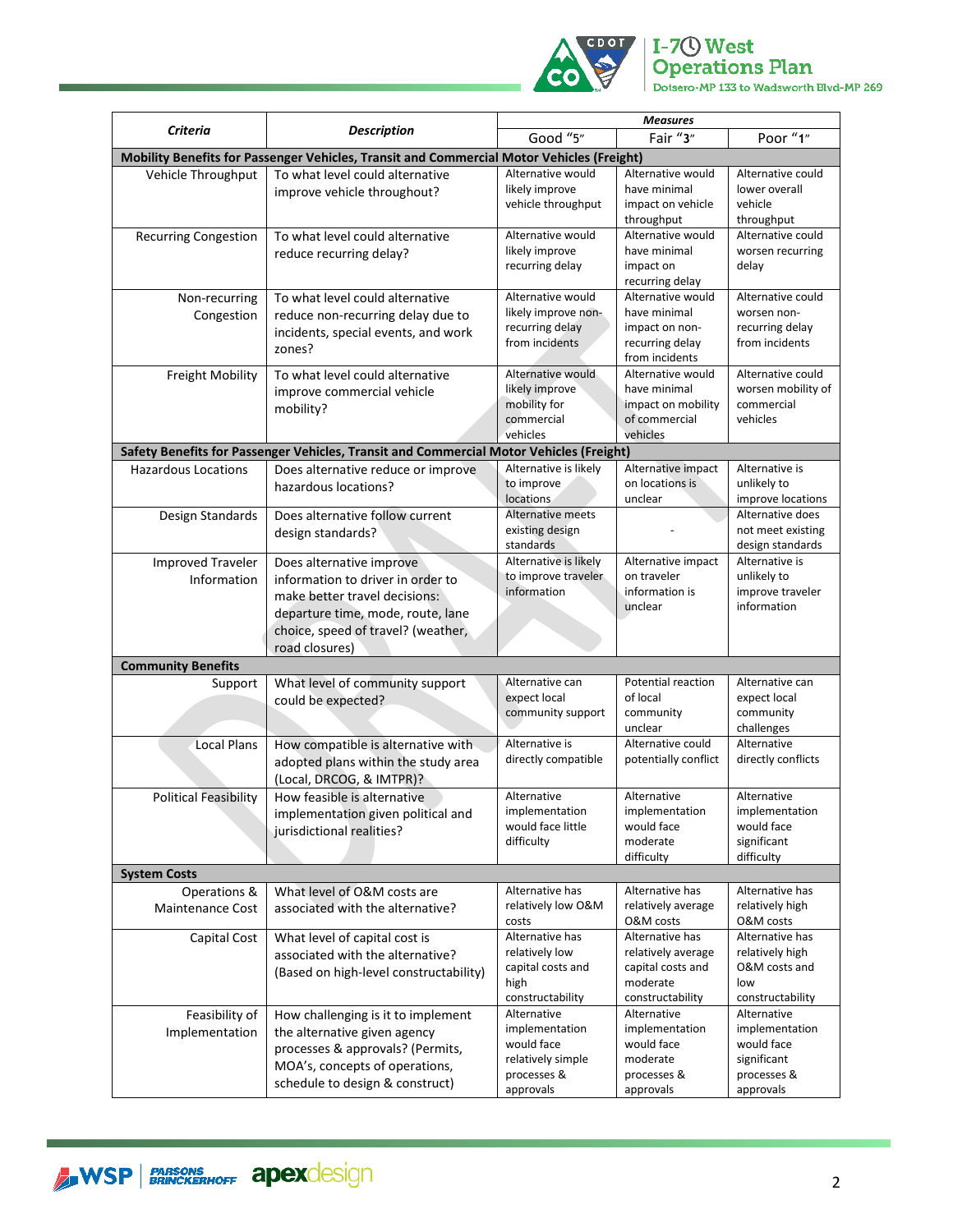

| <b>Potential Environmental Impacts</b> |                                      |                     |                      |                       |  |  |
|----------------------------------------|--------------------------------------|---------------------|----------------------|-----------------------|--|--|
| Rights-of-Way                          | What level of ROW impact is          | Alternative would   | Alternative would    | Alternative would     |  |  |
|                                        | associated with the alternative?     | have little to no   | have moderate        | have above            |  |  |
|                                        |                                      | ROW impact          | ROW impact           | average ROW<br>impact |  |  |
| <b>Historic Context</b>                | Does alternative conflict with local | Alternative is      | Alternative could    | Alternative           |  |  |
|                                        | objectives for historic features?    | directly compatible | potentially conflict | directly conflicts    |  |  |
| Aesthetic Guidance                     | Does alternative conform to CSS      | Alternative is      | Alternative could    | Alternative           |  |  |
|                                        | Aesthetic Guidance?                  | directly compatible | potentially conflict | directly conflicts    |  |  |

### **Level 2 Operational Strategy Evaluation**

Major evaluation categories and individual screening criteria for the level 2 operational strategy evaluation are listed below. Criteria include a mix of qualitative measures carried over from the initial screening, and more quantitative measures based on the FHWA ATDM sketch tool. A determination of an alternative as Good to Poor (5, 4, 3,2, 1) will be made based on a qualitative assessment, or where appropriate, a quantitative scoring relative to all other alternatives being considered. Some criteria will be scored based on improvement against a baseline condition. In this case, the baseline will be defined as a typical weekend peak at peak season (winter & summer), in order to gauge how the strategy could improve traffic performance during the poorest conditions. Scores within each evaluation category will be averaged, with potential weighting applied to arrive at a total alternative performance score.

The project team will rely upon two primary tools to evaluate the Level 2 strategies – the Highway Capacity Manual and the Highway Safety Manual – with modifications as guided by the Federal Highway Administration for the consideration of Active Traffic and Demand Management operational strategies. Guidance for the use of operations strategies within HCM and HSM are provided online: <http://www.ops.fhwa.dot.gov/atdm/index.htm>

The outcome of the level 2 operational strategy evaluation will yield a ranked list of strategies by total score. A Benefit to Cost Ratio will then be calculated for the operational strategies that scored highest overall (up to 10), in order to gauge potential return on investment. The specific calculation used to determine the Benefit to Cost Ratio is still being refined, but will include estimated operations, maintenance, and capital costs, as well as a calculation of monetized benefit based on estimated improvement in vehicles hours of delay (VHD) and reduction in crashes. This BCA analysis will better inform the prioritization of improvements.

For evaluation of key metrics, the project team may separate mobility and safety benefit / cost impacts for select strategies by vehicle type: individual passenger vehicles, commercial passenger vehicles, light freight, and heavy freight. This will be determined following the screening of strategies in Level 1.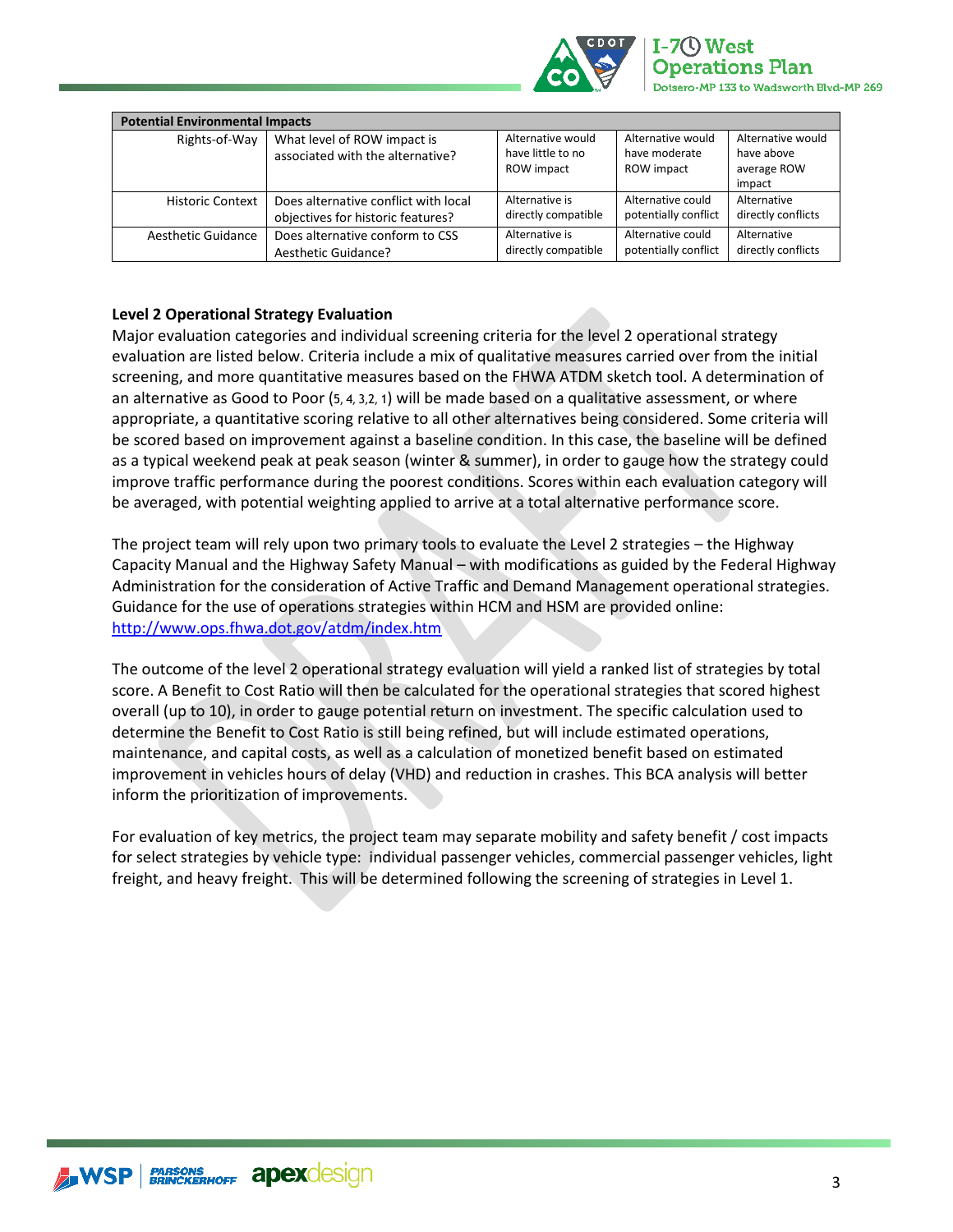

| <b>Criteria</b>              | <b>Description</b>                                                                                                                                              | <b>Measures</b>                                                                                             |                                                                                                  |                                                                                                      |                                                                                                 |                                                                                                       |
|------------------------------|-----------------------------------------------------------------------------------------------------------------------------------------------------------------|-------------------------------------------------------------------------------------------------------------|--------------------------------------------------------------------------------------------------|------------------------------------------------------------------------------------------------------|-------------------------------------------------------------------------------------------------|-------------------------------------------------------------------------------------------------------|
|                              |                                                                                                                                                                 | Good "5"                                                                                                    | Good to Fair "4"                                                                                 | Fair "3"                                                                                             | Fair to Poor "2"                                                                                | Poor $"1"$                                                                                            |
| <b>Mobility Benefits</b>     |                                                                                                                                                                 |                                                                                                             |                                                                                                  |                                                                                                      |                                                                                                 |                                                                                                       |
| Hours of delay               | Measured improvement in vehicle<br>hours of delay (VHD) compared to<br>baseline condition. Scores based on<br>full range of results. (FHWA ATDM<br>Process)     | <b>Total projected</b><br>reductions in VHD<br>from alternative fall<br>within highest 20%<br>of all scores | Total projected<br>reductions in VHD from<br>alternative fall within<br>60-80% of all scores     | Total projected<br>reductions in VHD<br>from alternative<br>fall within 40-60%<br>of all scores      | Total projected<br>reductions in VHD<br>from alternative fall<br>within 20-40% of all<br>scores | Total projected<br>reductions in VHD<br>from alternative fall<br>within lowest 20% of<br>all scores   |
| Average Speeds               | Measured improvement in average<br>speed compared to baseline<br>condition (mph). Scores based on full<br>range of results. (FHWA ATDM<br>Process)              | Total improvement<br>in average speeds<br>from alternative fall<br>within highest 20%<br>of all scores      | Total improvement in<br>average speeds from<br>alternative fall within<br>60-80% of all scores   | Total<br>improvement in<br>average speeds<br>from alternative<br>fall within 40-60%<br>of all scores | Total improvement in<br>average speeds from<br>alternative fall within<br>20-40% of all scores  | Total improvement in<br>average speeds from<br>alternative fall within<br>lowest 20% of all<br>scores |
| Reliability                  | Measured improvement in planning<br>time index (PTI) compared to<br>baseline conditions. Scores based on<br>full range of results. (FHWA ATDM<br>Process)       | Total improvement<br>in PTI from<br>alternative fall<br>within highest 20%<br>of all scores                 | Total improvement in<br>PTI from alternative fall<br>within 60-80% of all<br>scores              | Total<br>improvement in<br>PTI from<br>alternative fall<br>within 40-60% of<br>all scores            | Total improvement in<br>PTI from alternative<br>fall within 20-40% of<br>all scores             | Total improvement in<br>PTI from alternative<br>fall within lowest 20%<br>of all scores               |
| Freight Reliability          | Measured improvement in truck<br>planning time index (PTI) compared<br>to baseline conditions. Scores based<br>on full range of results. (FHWA ATDM<br>Process) | <b>Total improvement</b><br>in Truck PTI from<br>alternative fall<br>within highest 20%<br>of all scores    | Total improvement in<br><b>Truck PTI from</b><br>alternative fall within<br>60-80% of all scores | Total<br>improvement in<br>Truck PTI from<br>alternative fall<br>within 40-60% of<br>all scores      | Total improvement in<br>Truck PTI from<br>alternative fall within<br>20-40% of all scores       | Total improvement in<br>Truck PTI from<br>alternative fall within<br>lowest 20% of all<br>scores      |
| <b>Safety Benefits</b>       |                                                                                                                                                                 |                                                                                                             |                                                                                                  |                                                                                                      |                                                                                                 |                                                                                                       |
| <b>Hazardous Locations</b>   | Number of known hazardous<br>locations the alternative seeks to<br>improve (based on existing crash<br>data)                                                    | Alternative could<br>address multiple<br>hazardous locations                                                |                                                                                                  | Alternative could<br>address a single<br>hazardous<br>location                                       |                                                                                                 | Alternative does not<br>directly address<br>hazardous locations                                       |
| <b>Incident Prevention</b>   | Measured reduction in crashes<br>compared to baseline condition.<br>Scores based on full range of results.<br>(FHWA ATDM Process)                               | <b>Total projected</b><br>crash reductions<br>from alternative fall<br>within highest 20%<br>of all scores  | Total projected crash<br>reductions from<br>alternative fall within<br>60-80% of all scores      | Total projected<br>crash reductions<br>from alternative<br>fall within 40-60%<br>of all scores       | Total projected crash<br>reductions from<br>alternative fall within<br>20-40% of all scores     | Total projected crash<br>reductions from<br>alternative fall within<br>lowest 20% of all<br>scores    |
| <b>Community Benefits</b>    |                                                                                                                                                                 |                                                                                                             |                                                                                                  |                                                                                                      |                                                                                                 |                                                                                                       |
| Local Support                | What level of community support<br>could be expected?                                                                                                           | Alternative can<br>expect local<br>community support                                                        |                                                                                                  | Potential reaction<br>of local<br>community<br>unclear                                               |                                                                                                 | Alternative can expect<br>local community<br>challenges                                               |
| <b>Political Feasibility</b> | How feasible is alternative<br>implementation given political and<br>jurisdictional realities?                                                                  | Alternative<br>implementation<br>would face little<br>difficulty                                            |                                                                                                  | Alternative<br>implementation<br>would face                                                          |                                                                                                 | Alternative<br>implementation would<br>face significant<br>difficulty                                 |